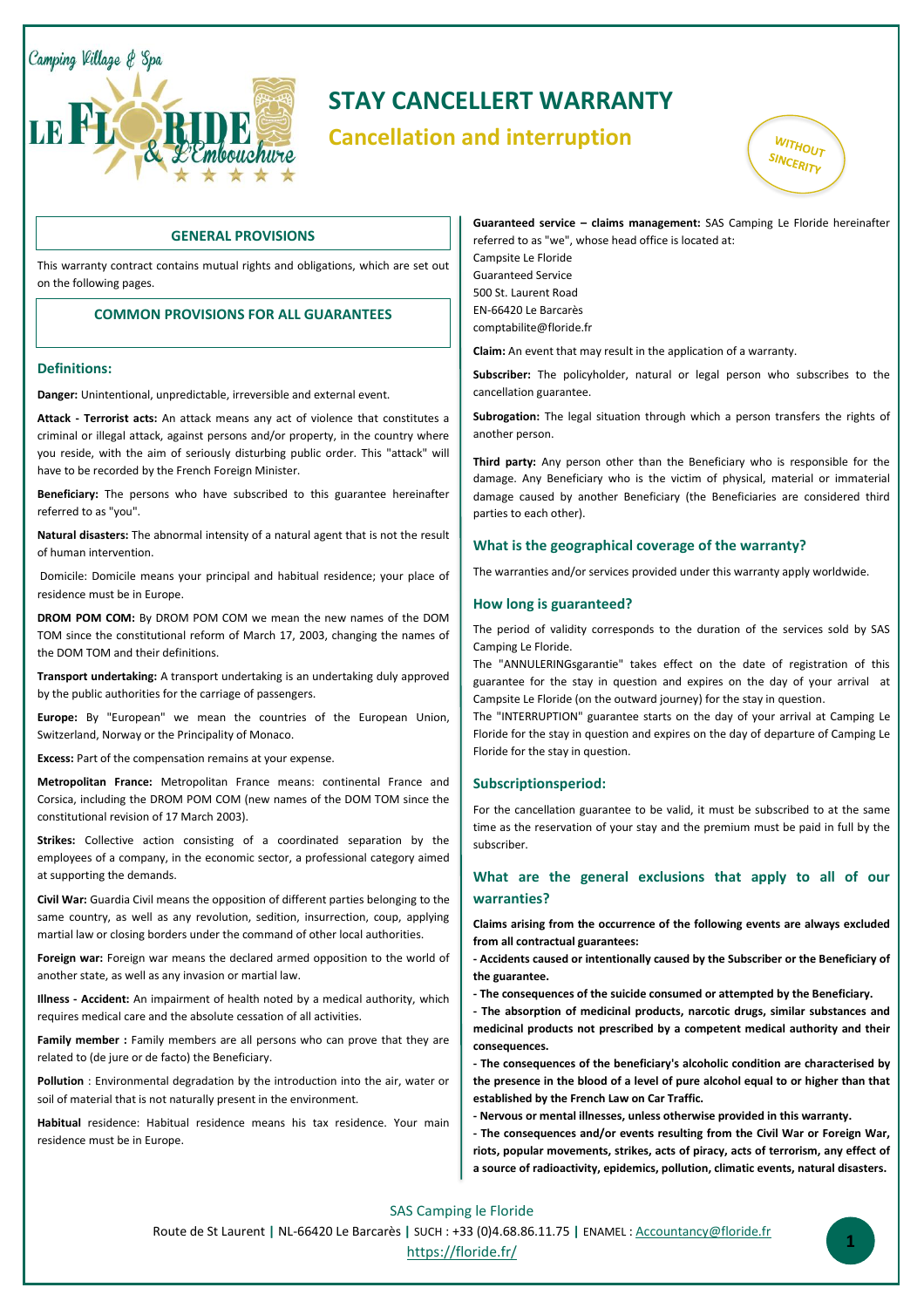

#### **- The administrative closure of the establishment.**

**- Are always excluded from the benefit of the guarantees provided by a Subscriber or Beneficiary appearing on official, government or police databases of proven or suspected terrorist persons, a Subscriber or Beneficiary member of a terrorist organization, drug trafficker, involved as a supplier in the illicit trade in nuclear, chemical or biological weapons.**

**Also excluded are accidents that occur in the following circumstances:** 

**- When the Beneficiary practices a sport in a professional capacity, practices or participates in an amateur race that requires the use of a motorized land, air or water machine.**

**- When the Beneficiary uses a microlight, hang glider, parachute wing or paraglider as a pilot or passenger.**

**- When the Beneficiary participates in fights (except in cases of self-defense), crimes, bets of any kind.**

#### **How is your fee calculated?**

**The compensation corresponds to the amount you have already paid to SAS Camping Le Floride, less the amount of the cancellationguarantee andby booking fee, within the limit of 5000 € per file.**

### **How quickly will you be compensated?**

Your file will be processed within 2 months of receipt of your application. In the event of missing or incorrect supporting documents, the period of 2 months shall begin to run after receipt of the requested documents. Only the date of receipt by SAS Camping Le Floride of registered letter irona time of date of commencement of the deadline. In case of shipment of the parts by e-mail, SAS Camping Le Floride cannot be held responsible in case of extension of the processing times.

If we do not encounter any problems in processing your file, you will not be contacted by the guaranteed service.

Once your file is completed, processed and validated:

- For residents of French territory, a cheque will be sent by conventional mail within 1 month.

- For residents outside the French territory, a bank transfer will be made within 1 month.

### **Risk reporting – request for information:**

This guarantee is made according to the declarations of the Beneficiary. He must therefore, throughout the guarantee, answer the questions raised by the guaranteed service which may lead him to assess the risks he bears.

#### **Penalties in case of false statements:**

Any reluctance or deliberate misrepresentation on the part of the Subscriber or the Beneficiary, with regard to the components of the risk, will be sanctioned by the nullity of the guarantee.

#### **Complaint - mediation:**

In case of dissatisfaction with the conclusion or implementation of this guarantee, the subscriber or beneficiary may contact the guaranteed service of SAS Camping Le Floride: Camping Le Floride - Guaranteed service - 500, route de St. Laurent - 66420 Le Barcarès or comptabilite@floride.fr.

After exhaustion of national remedies and if the disagreement persists after the reply of the guaranteed service, the person concerned can refer the matter to the "consumer law" mediator: MEDICYS - mediation center and amicable settlement of bailiffs - 73, boulevard de Clichy - 75009 Paris or www.medicys.fr.

#### **Applicable law and languages:**

This guarantee is governed by French territory. The Subscriber and the Beneficiary waive any procedure in another country.

#### **Badger:**

If, during the same period, the subscriber takes out one or more insurance policies covering risks identical to this guarantee, the subscriber must report this in the cancellation guarantee, on pain of cancellation of the guarantee.

### **Delivery of the conditions of the cancellation guarantee:**

The Subscriber undertakes to provide each Beneficiary with these cancellation guarantees.

#### **Multiple guarantees:**

Under no circumstances may a Subscriber be covered by more than one membership of this guarantee, even if he has paid contributions multiple times. If this were the case, SAS Camping Le Floride is in any case limited to the guarantees corresponding to a membership.

#### **Matches**

Any request for additional information or clarification and any claims should be directed to:

- Campsite Le Floride
- Guaranteed Service

500 St. Laurent Road

EN-66420 Le Barcarès

comptabilite@floride.fr

All correspondence must be communicated in the forms prescribed by the applicable regulations.

Indian or beneficiary of the Subscriber to provide his e-mail/or telephone details, the guaranteed service reserves the right (unless the Beneficiary of the Subscriber exercises his right to object) to pass on information by e-mail and/or SMS.

### **Data processing and freedom (Law N7801 or 06/01/78)**

The personal data collected by SAS Camping Le Floride is collected in order to enable the subscription and the management of guarantees in obligations by the general service.

Sas Camping Le Floride's personal data protection policy is available on itswebsite at the following address: https://floride.fr/politique-deconfidentialite/

### **What are the limits that apply in case of force majeure?**

We cannot be held responsible for the non-performance of services due to cases of force majeure or the following events: civil or foreign war, notorious political instability, popular movements, riots, terrorist acts, reprisals, restrictions on the free movement of persons and goods, strikes, explosions, natural disasters, disintegration of the nuclear nucleus, nor twists in the execution of the services result from the same causes.

SAS Camping le Floride Route de St Laurent **|** NL-66420 Le Barcarès **|** SUCH : +33 (0)4.68.86.11.75 **|** ENAMEL : [Accountancy@floride.fr](mailto:direction@floride.fr) <https://floride.fr/> **<sup>2</sup>**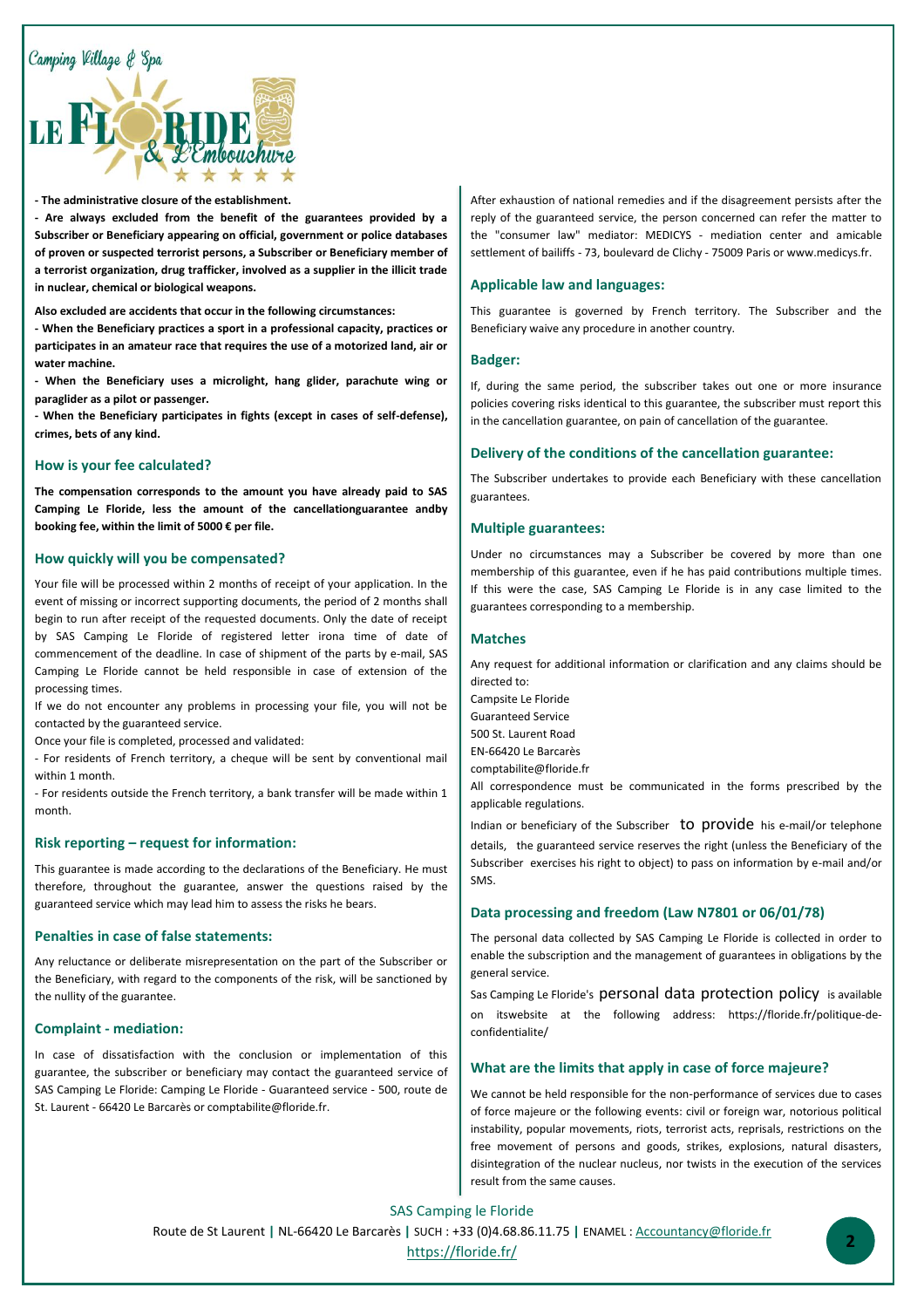

### **WARRANTY DETAILS**

### **\* CANCELLING THE STAY :**

| <b>Effective date</b>                                                     | <b>Expiry of guarantee</b>                                                             |
|---------------------------------------------------------------------------|----------------------------------------------------------------------------------------|
| The day of booking of the stay in<br>question and endorsing the guarantee | Winnow Hotels day of your arrival at<br>Camping le Floride for the stay in<br>question |

### **From beneficiaries:**

Are considered beneficiaries, the participants declared to the SAS Camping Le Floride during your reservation and thus of your subscription to the cancellation guarantee.

### **What do we guarantee? For what amount do we intervene?**

We will refund the deposits and all amounts paid for the stay in question to SAS Camping Le Floride and invoiced according to the general terms and conditions of sale, excluding the amount of the cancellation guarantee and the reservation fee, within the limit of 5000 € per file, if you are obliged to cancel your stay before departure (on the way there).

The reimbursement per claim can under no circumstances exceed the price of the rent.

The amount of the cancellation guarantee will never be refunded.

### **In which cases do we intervene?**

 The guarantee is obtained in all cases of cancellation, if your departure is prevented by any event, which can be justified.

By random event we mean all unintended circumstances on your part or those of

one of Winnow Hotels beneficiaries in notexcludedunder this contract, unforeseeable on the day of the subscription and due to the sudden action of an external cause:

- **Serious illness, serious accident or death** (except relapse, aggravation of a chronic orpre-existing illness, as well as the consequences, due to consequences of an accident that occurs before the registration of the guarantee) or yourself, your spousede jure or de facto, your ascendants or descendants up to the 2nd degree, sisters and Brothers.

- **Complications due to the state of pregnancy occurring before the 26th week of pregnancy of** one of the persons participating in the stay and involving the absolute cessationor a professional or other activity .

- **The obligation** is entered into on conditionthat or no procedure has been initiated beforethe registration of the guarantee.

- **Summons before a court court**, exclusivelyash a juror /witness of Assizes or appointmentashan expert, provided that you are summoned on a date Dying coincides with the period of your stay.

- **Convocation for the adoption of a child** provided that you are summoned on a date Dying coincides with the period of your stay.

- **Summons for an organ transplant** Imagine yourself, your spouse de jure or de facto or one of your ascendants or offspring in the 1st degree.

- **Serious fire damage, explosions, water damage or caused by the natureof your business or private property** and the compelling involvement of your presence to take the necessary precautions.

- **Flight in company or private premises** provided that the importance of this flight requires your presence and takes place by flight within 24 hours before

- **Serious damage to your vehicle** within 24 hours prior tothe 1st day of stay and insofar as itcannot be used to come to Camping Le Floride.

- **Divorce or termination of PACS** on condition that the proceedingshave been brought before the court after the reservation of the suspension and on presentation of an official document.

- **Deletion or modification of the dates of your paid leave** imposed by your employer For legitimate reasons or exceptional circumstances and officially granted in writing by  $the$  latter before registration for the stay, said documentof the employer is required. This guaranteedoes not apply to chefs d'entreprise, liberal professions, craftsmen and intermittent artists. This guarantee does not also apply in the event of a change of employment.

### **WHAT WE EXCLUDE:**

**In addition to the exclusions in the section "WHAT ARE THE GENERAL EXCLUSIONS THAT APPLY TO ALL OUR WARRANTIES", we cannot intervene if the cancellation is due to:**

**- Any circumstance that hinders only a simple approval of the Stay,**

- **- Failure of any kind, including financial, of the carrier that makes impossible the performance of its contractual obligations, the liability of the provider or the carrier.**
- **- Infringements by the service provider or carrier.**
- **- Cancellations after the omission of vaccination.**

**- Diseases or accidents that have been the subject of an initial finding, relapse, aggravation or hospitalization. Any illness present before the date of reservation of the stay and therefore of registration on the cancellation guarantee cannot be taken into account.**

**- In the event of a medical event of which the diagnosis, symptoms or cause thereof are of a psychological, psychological or psychiatric nature and which has not given rise to hospitalization for more than 3 consecutive days.**

- **- In case of prohibition or medical contraindication to make long trips.**
- **- Cancellations due to failure to show a document essential to the stay.**
- **- Earthquakes, volcanic eruptions, tidal waves, floods or natural cataclysms.**

**- The simple fact that the destination of your stay is discouraged by an institution, an organization or a state.**

**- Impediment to come to the placewhen staying (detention, blockade declared by the state or a local government, transport strike ...)**

**- Any voluntary interruption of the employment contract of one of the beneficiaries (dismissal, contractual termination, etc.).**

**- Any recruitment on the basis of a fixed-term or interim contract for the period of residence of one of the beneficiaries after the date of registration on the guarantee.**

**- Impossibility to take leave for business leaders, liberal professions, craftsmen and intermittent artists.**

**- Any access to training for the duration of the stay of one of the beneficiaries after the date of registration with the guarantee.**

**- Summons for a remedial exam.**

**The exclusions in the section "WHAT ARE THE GENERAL EXCLUSIONS THAT APPLY TO ALL OUR WARRANTIES" will continue to apply to the Cancellation Guarantee.**

#### SAS Camping le Floride

Route de St Laurent **|** NL-66420 Le Barcarès **|** SUCH : +33 (0)4.68.86.11.75 **|** ENAMEL : [Accountancy@floride.fr](mailto:direction@floride.fr)

<https://floride.fr/> **<sup>3</sup>**